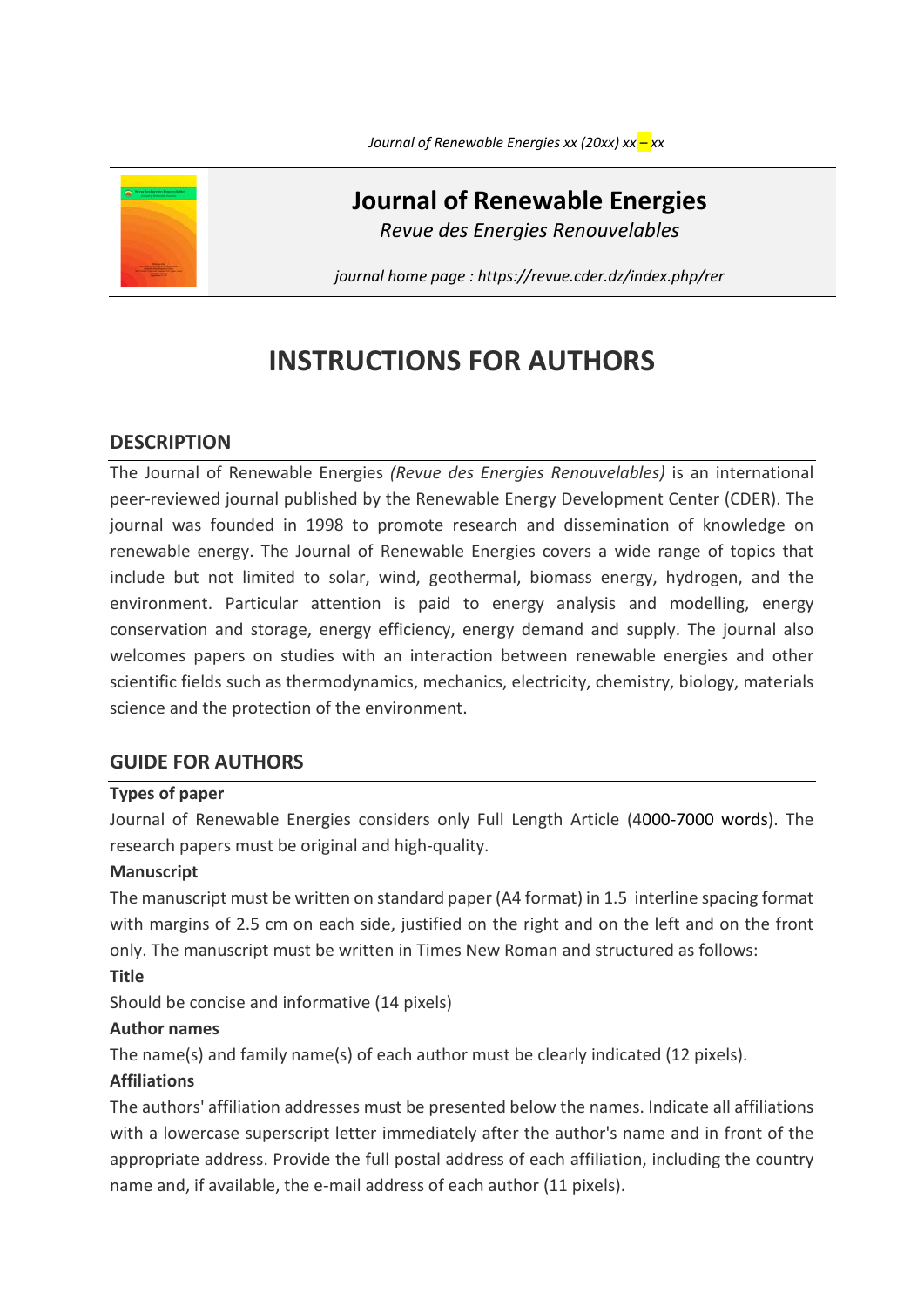## **Corresponding author**

Clearly indicated who will handle correspondence at all stages of refereeing and publication and also post-publication (11 pixels).

## **Abstract**

Every paper must be attended by an abstract concise and factual. A maximum of 200 words with no abbreviations or acronyms is recommended. The abstract should state briefly and clearly the main results of the work, major conclusions and key findings (10 pixels).

#### **Keywords**

Provide a maximum of 6 keywords and avoid general and plural terms and multiple concepts. These keywords will be used for indexing purposes (10 pixels).

#### **Abbreviations**

Provide a list of parameters and abbreviations mentioned in the text. The units must conform to the international system (10 pixels).

#### **Main text structure**

The article should be divided, clearly defined and numbered into sections. Subsections should be numbered, example: **1.1** (then 1.1.1, 1.1.2 ...), **1.2** (then 1.2.1, 1.2.2 ...), etc. The abstract is not included in section numbering (12 Pixels).

## **Acknowledgements**

If it exists, present the acknowledgments in a separate section at the end of the article and before the references (12 Pixels).

# **References**

All reference cited in the text should be numbered in square brackets. It is also present in the reference list at the end of the article in their order of appearance (12 Pixels).

# **Appendices**

Analyses and descriptions subordinate to the main theme should be detailed in the appendix. For more than one appendix, please identify it as A, B, etc. In appendices, formulae and equations should be numbered separately. Example: for equations, Eq. (A.1), Eq. (A.2), etc. for tables, Table A.1, Table A.2, etc. and for figures, Fig. A.1, Fig. A.2, etc.

# **Figures**

Illustrations should be clear, as explicit as possible and numbered in the text. In addition, each illustration must have a legend and include a minimum but explain all the symbols and abbreviations used.

# **Tables**

Tables should be numbered in the text and presented as editable text and not as images. The data presented in tables do not duplicate results described elsewhere in the article.

# **MANUSCRIPT SUBMISSION**

Please ensure that the work described in the article has not been published previously or simultaneously submitted (or published) in other journal.